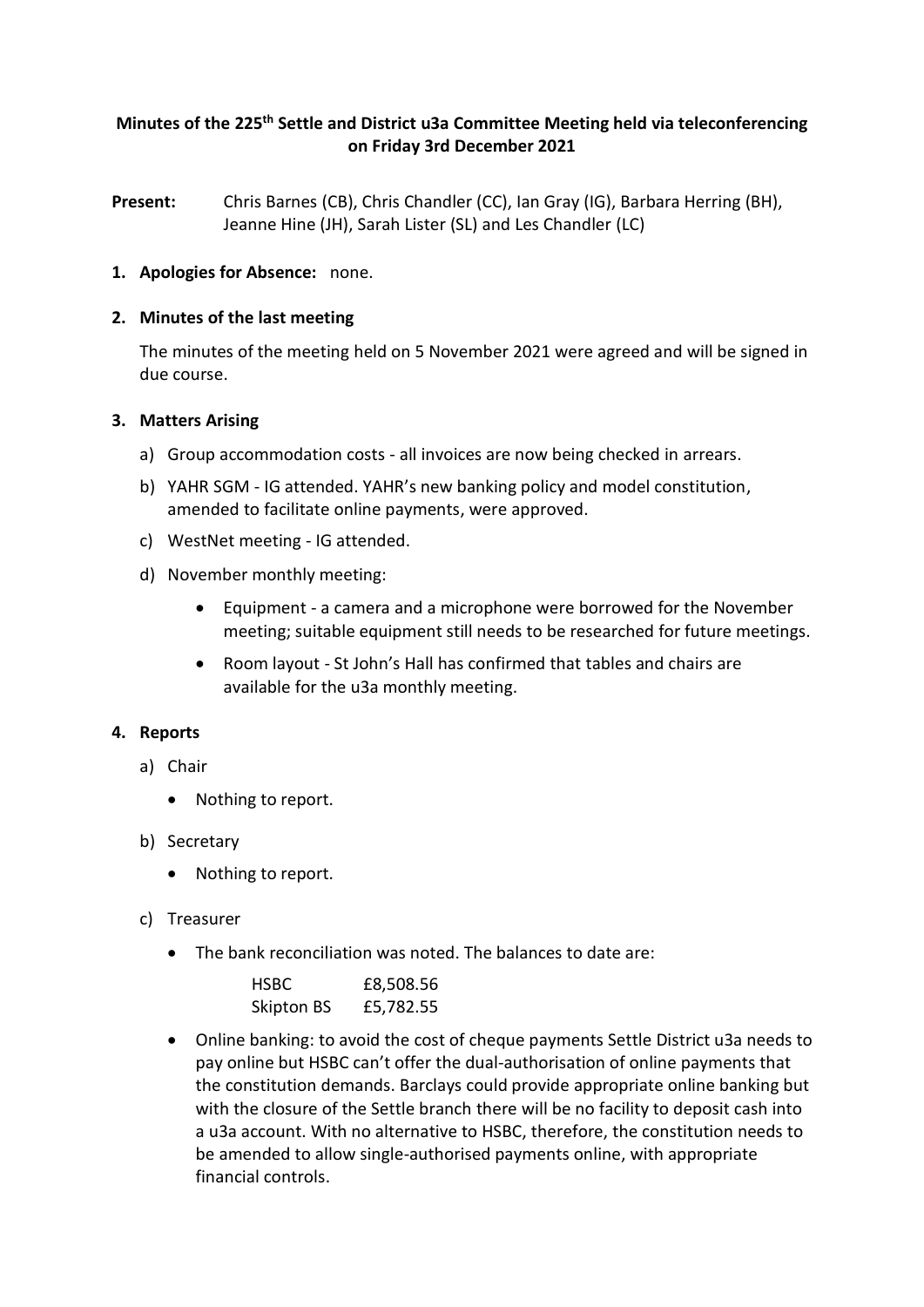# *Action: a proposal to amend the constitution to allow single-authorised payments online, and to put in place appropriate financial controls, to be put to the AGM in November 2022.*

- d) Group Co-ordinator
	- The Painting Group has a new group leader.
	- The Art Appreciation Group is exploring the possibility of moving to a larger venue to accommodate its increased membership.
	- The Friends Meeting House is reviewing its cancellation policy.
- e) Membership Secretary
	- The current membership is 387.
- f) National u3a
	- Nothing to report.
- g) YAHR
	- U3a Trust Chair, Dr Liz Thackray, is visiting the region in the New Year. On 10 January she will visit Skipton and on 11 January she will chair a Yorkshire Forum in York.
	- Workshops: a Chairs and Secretaries workshop has been scheduled for February 2022 and a New Trustees workshop for the following month.
	- Regional Management Committee: several management team members reach the end of their term in 2022 so new volunteers are needed.

#### h) WestNet

- Liz Thackray's visit to Skipton on 10 January will include an open house session at St Stephen's Church Hall.
- Bradford u3a has agreed to organise the snooker tournament suggested by Settle District u3a.
- The annual WestNet Quiz will be held in April at Gargrave Village Hall.
- Arrangements are in hand for a treasure hunt in the summer.

#### **5. Newsletter**

Thanks to SL's hard work the December 2021 Newsletter includes the first of the founder members' interviews but should perhaps make reference to the new format of the Painting Group.

#### *Action:*

• *IG to include a reference to the new format of the Painting Group in his leader article for the December 2021 Newsletter.*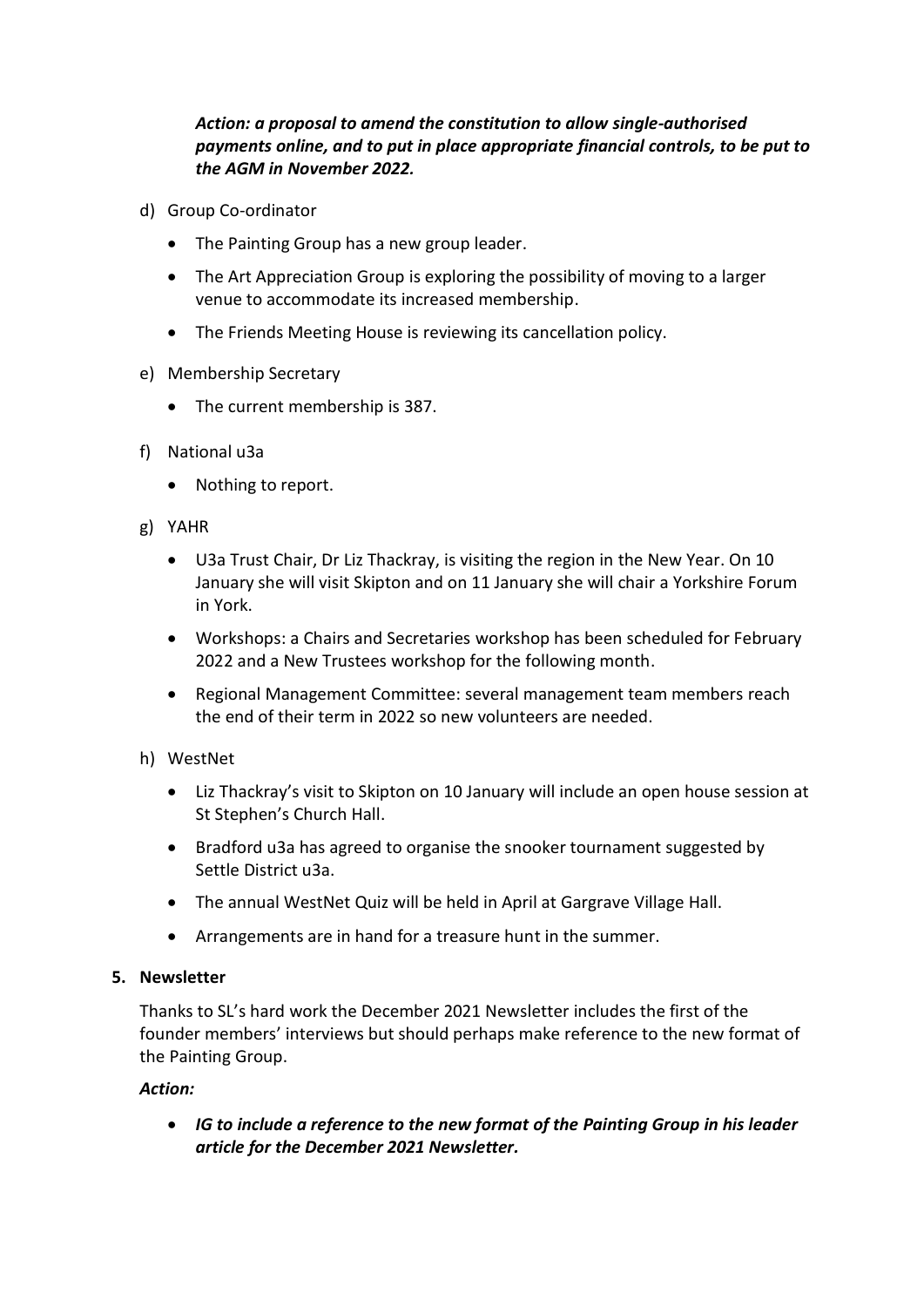# • *A piece explaining the changes to the Painting Group to be included in the January 2022 edition of the Newsletter.*

## **6. Monthly Meeting - Christmas Social**

Given the ongoing covid pandemic it was agreed that the Christmas Social should go ahead in accordance with the latest government guidance on social gatherings. Because it won't be possible to Zoom the Christmas Social it was decided to investigate the possibility of making a video recording.

# *Action: IG to canvass u3a members to see if anyone could make a video recording of the Christmas Social.*

## **7. Publicity**

To reach outlying villages as well as non-members it was agreed that, from January 2022, monthly meetings should be advertised in *Settle Community News* and via quarterly posters throughout the district.

#### *Action:*

- *IG to arrange for monthly meetings to be advertised in Settle Community News.*
- *BH and CC to produce a poster advertising monthly meetings from January to March 2022.*

## **8. Coronavirus Pandemic**

Government guidance will continue to be closely monitored given the increasing number of 'Omicron' cases.

#### **9. Disposal of laptop**

Webmaster Richard Hine was thanked for his work in refurbishing the old u3a laptop, and for offering to provide training in its use. It was agreed that the laptop, and the Webmaster's training, would be useful to any Settle District u3a member who is unable to join Zoom meetings at present or who has to join using unsuitable equipment.

## *Action: IG to e-mail Settle District u3a members to identify an appropriate recipient for the old laptop and the associated training.*

#### **10. Painting Group**

In view of its change in format it was agreed that from 5 January 2022 the Painting Group should move permanently from the large meeting room at St John's Church to the main hall, at an additional cost per session of £8.

#### **11. St John's Hall User Meeting**

It was agreed that Settle District u3a should be represented at the St John's Hall User Meeting in January 2022.